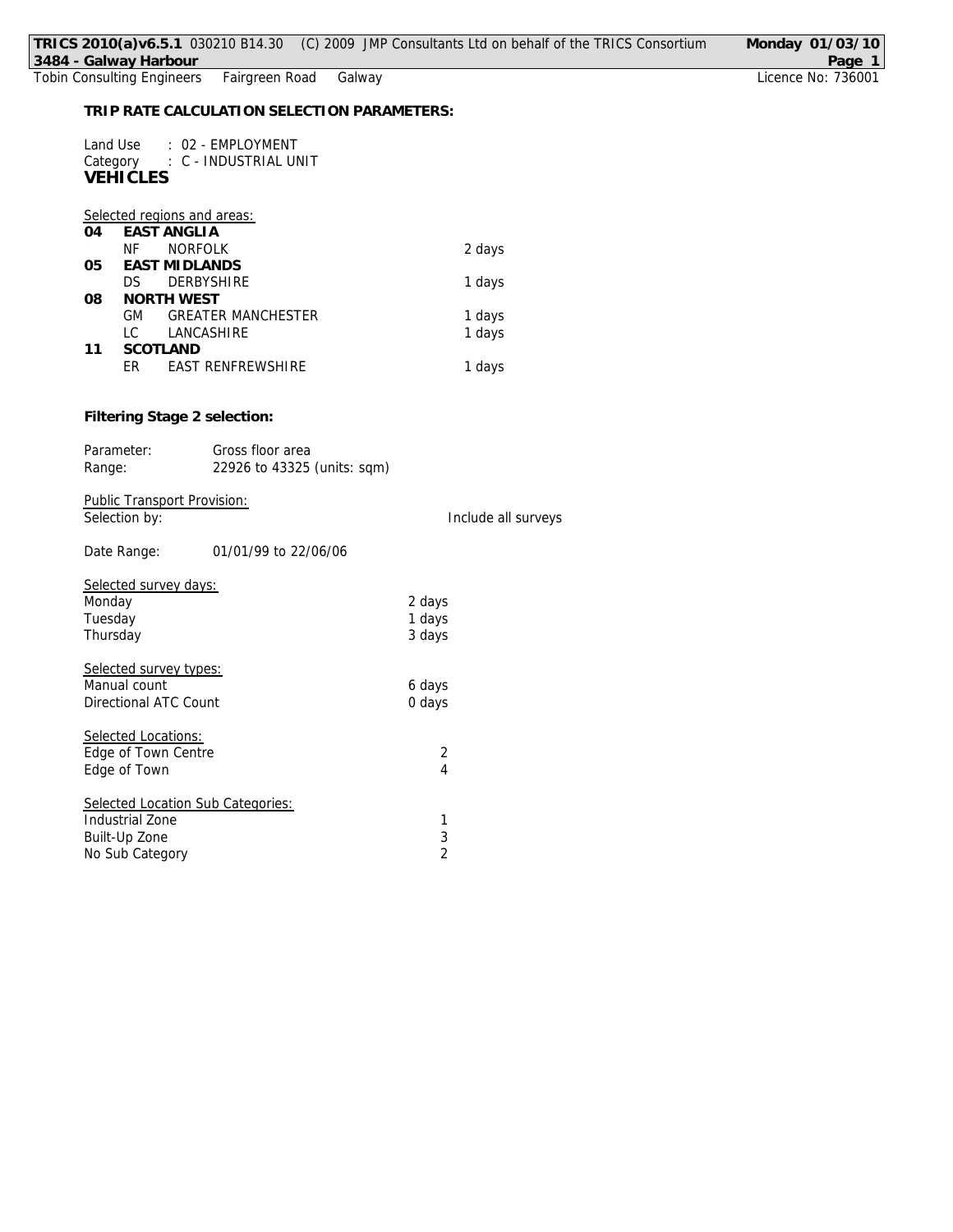|                | TRICS 2010(a)v6.5.1 030210 B14.30 (C) 2009 JMP Consultants Ltd on behalf of the TRICS Consortium<br>3484 - Galway Harbour                                                    |                                          |                           | Monday 01/03/10<br>Page 2 |
|----------------|------------------------------------------------------------------------------------------------------------------------------------------------------------------------------|------------------------------------------|---------------------------|---------------------------|
|                | Fairgreen Road<br><b>Tobin Consulting Engineers</b>                                                                                                                          | Galway                                   |                           | Licence No: 736001        |
|                | <b>LIST OF SITES relevant to selection parameters</b>                                                                                                                        |                                          |                           |                           |
| $\mathbf{1}$   | DS-02-C-01<br>STUBLEY LANE<br><b>DRONFIELD</b><br>NEAR SHEFFIELD<br>Edge of Town<br>No Sub Category                                                                          | BAKERY, NEAR SHEFFIELD                   | <b>DERBYSHIRE</b>         |                           |
| $\overline{2}$ | Total Gross floor area:<br>ER-02-C-01<br><b>GLASGOW ROAD</b>                                                                                                                 | 23500 sqm<br>PET FOODS, BARRHEAD         | <b>EAST RENFREWSHIRE</b>  |                           |
| 3              | <b>BARRHEAD</b><br>Edge of Town<br>No Sub Category<br>Total Gross floor area:<br>GM-02-C-02<br><b>GREAT DUCIE STREET</b><br>STRANGEWAYS<br>MANCHESTER<br>Edge of Town Centre | 22926 sqm<br>BREWERY, MANCHESTER         | <b>GREATER MANCHESTER</b> |                           |
| 4              | Built-Up Zone<br>Total Gross floor area:<br>LC-02-C-01<br>PENNY STREET                                                                                                       | 33470 sqm<br>BREWERY, BLACKBURN          | <b>LANCASHIRE</b>         |                           |
| 5              | <b>BLACKBURN</b><br>Edge of Town Centre<br>Built-Up Zone<br>Total Gross floor area:<br>NF-02-C-01<br><b>KERRISON ROAD</b>                                                    | 34581 sqm<br>INDUSTRIAL UNIT, NORWICH    | <b>NORFOLK</b>            |                           |
| 6              | <b>NORWICH</b><br>Edge of Town<br>Built-Up Zone<br>Total Gross floor area:<br>NF-02-C-02<br><b>HARDWICK ROAD</b>                                                             | 32000 sqm<br>GROCERY FACTORY, KINGS LYNN | <b>NORFOLK</b>            |                           |
|                | KINGS LYNN<br>Edge of Town<br>Industrial Zone<br>Total Gross floor area:                                                                                                     | 43325 sqm                                |                           |                           |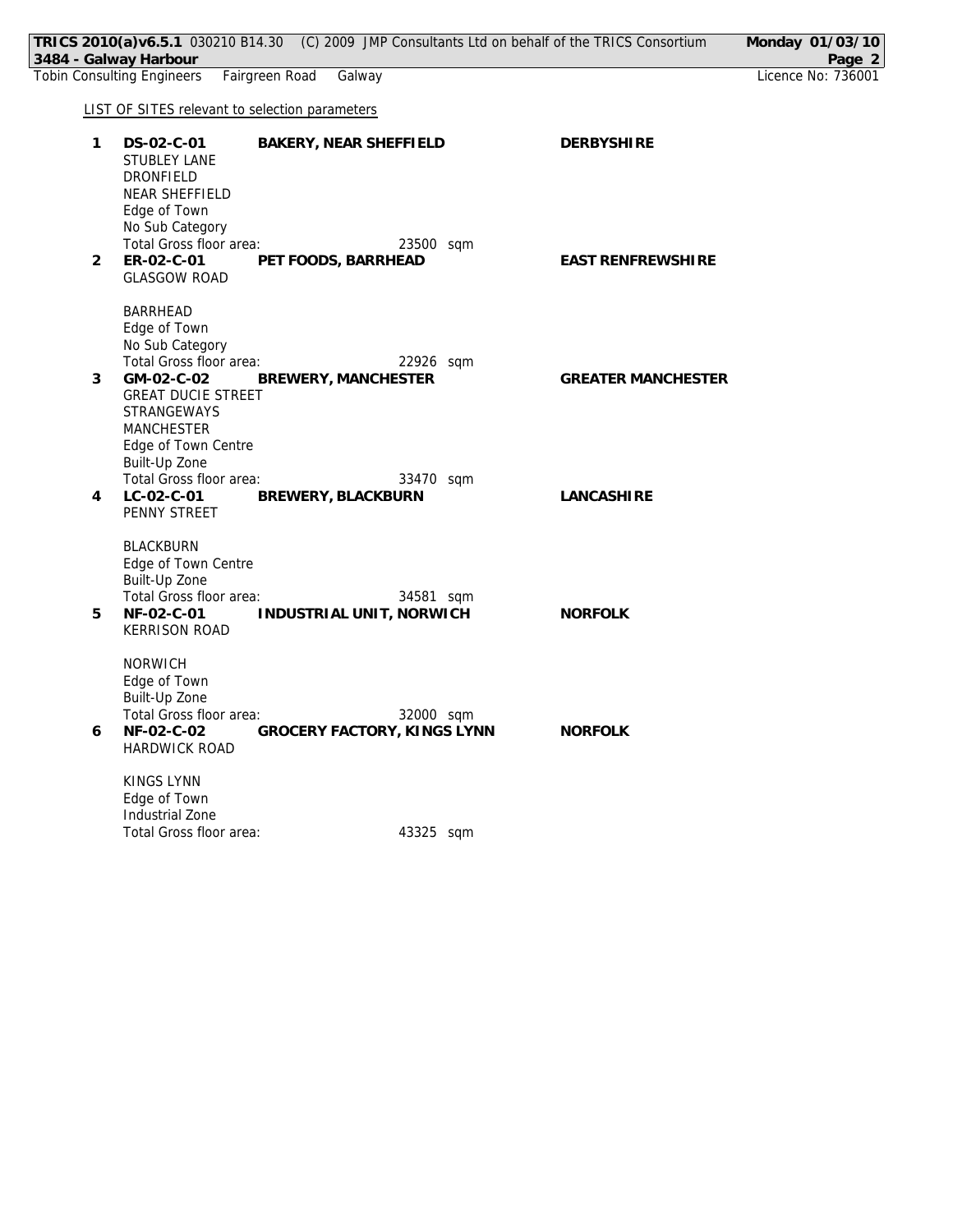Tobin Consulting Engineers Fairgreen Road Galway

## TRIP RATE for Land Use 02 - EMPLOYMENT/C - INDUSTRIAL UNIT **VEHICLES Calculation factor: 100 sqm BOLD print indicates peak (busiest) period**

|                            |                  | ARRIVALS       |       | <b>DEPARTURES</b> |            | <b>TOTALS</b> |              |                  |       |
|----------------------------|------------------|----------------|-------|-------------------|------------|---------------|--------------|------------------|-------|
|                            | No.              | Ave.           | Trip  | No.               | Ave.       | Trip          | No.          | Ave.             | Trip  |
| <b>Time Range</b>          | Days             | <b>GFA</b>     | Rate  | Days              | <b>GFA</b> | Rate          | Days         | <b>GFA</b>       | Rate  |
| $00:00 - 00:30$            | 0                | 0              | 0.000 | 0                 | 0          | 0.000         | 0            | 0                | 0.000 |
| $00:30 - 01:00$            | $\mathbf 0$      | 0              | 0.000 | $\overline{0}$    | 0          | 0.000         | 0            | $\mathbf 0$      | 0.000 |
| $01:00 - 01:30$            | $\boldsymbol{0}$ | 0              | 0.000 | $\mathbf 0$       | 0          | 0.000         | 0            | $\mathbf 0$      | 0.000 |
| $01:30 - 02:00$            | 0                | $\overline{0}$ | 0.000 | $\mathbf 0$       | 0          | 0.000         | 0            | $\overline{0}$   | 0.000 |
| $02:00 - 02:30$            | $\mathbf 0$      | 0              | 0.000 | $\boldsymbol{0}$  | 0          | 0.000         | 0            | $\mathbf 0$      | 0.000 |
| $02:30 - 03:00$            | 0                | 0              | 0.000 | 0                 | 0          | 0.000         | 0            | $\mathbf 0$      | 0.000 |
| $03:00 - 03:30$            | 0                | 0              | 0.000 | $\boldsymbol{0}$  | 0          | 0.000         | 0            | $\mathbf 0$      | 0.000 |
| $03:30 - 04:00$            | $\boldsymbol{0}$ | 0              | 0.000 | $\boldsymbol{0}$  | 0          | 0.000         | 0            | $\boldsymbol{0}$ | 0.000 |
| $04:00 - 04:30$            | 0                | $\overline{0}$ | 0.000 | $\mathbf 0$       | 0          | 0.000         | 0            | $\overline{0}$   | 0.000 |
| $04:30 - 05:00$            | $\boldsymbol{0}$ | 0              | 0.000 | $\boldsymbol{0}$  | 0          | 0.000         | 0            | $\mathbf 0$      | 0.000 |
| $05:00 - 05:30$            | 0                | 0              | 0.000 | 0                 | 0          | 0.000         | 0            | $\mathbf 0$      | 0.000 |
| $05:30 - 06:00$            | 0                | 0              | 0.000 | $\mathbf 0$       | 0          | 0.000         | 0            | $\mathbf 0$      | 0.000 |
| $06:00 - 06:30$            | $\mathbf{1}$     | 22926          | 0.017 | $\mathbf{1}$      | 22926      | 0.087         | 1            | 22926            | 0.104 |
| $06:30 - 07:00$            | 1                | 22926          | 0.035 | 1                 | 22926      | 0.022         | 1            | 22926            | 0.057 |
| $07:00 - 07:30$            | 6                | 31634          | 0.045 | 6                 | 31634      | 0.012         | 6            | 31634            | 0.057 |
| $07:30 - 08:00$            | 6                | 31634          | 0.100 | 6                 | 31634      | 0.013         | 6            | 31634            | 0.113 |
| $08:00 - 08:30$            | 6                | 31634          | 0.100 | 6                 | 31634      | 0.019         | 6            | 31634            | 0.119 |
| $08:30 - 09:00$            | 6                | 31634          | 0.050 | 6                 | 31634      | 0.018         | 6            | 31634            | 0.068 |
| 09:00 - 09:30              | 6                | 31634          | 0.037 | 6                 | 31634      | 0.015         | 6            | 31634            | 0.052 |
| $\overline{09:}30 - 10:00$ | 6                | 31634          | 0.028 | 6                 | 31634      | 0.016         | 6            | 31634            | 0.044 |
| $10:00 - 10:30$            | 6                | 31634          | 0.024 | 6                 | 31634      | 0.025         | 6            | 31634            | 0.049 |
| $10:30 - 11:00$            | 6                | 31634          | 0.025 | 6                 | 31634      | 0.024         | 6            | 31634            | 0.049 |
| $11:00 - 11:30$            | 6                | 31634          | 0.024 | 6                 | 31634      | 0.023         | 6            | 31634            | 0.047 |
| $11:30 - 12:00$            | 6                | 31634          | 0.027 | 6                 | 31634      | 0.027         | 6            | 31634            | 0.054 |
| 12:00 - 12:30              | 6                | 31634          | 0.026 | 6                 | 31634      | 0.031         | 6            | 31634            | 0.057 |
| $12:30 - 13:00$            | 6                | 31634          | 0.024 | 6                 | 31634      | 0.021         | 6            | 31634            | 0.045 |
| $13:00 - 13:30$            | 6                | 31634          | 0.047 | 6                 | 31634      | 0.032         | 6            | 31634            | 0.079 |
| $13:30 - 14:00$            | 6                | 31634          | 0.063 | 6                 | 31634      | 0.039         | 6            | 31634            | 0.102 |
| 14:00 - 14:30              | 6                | 31634          | 0.038 | 6                 | 31634      | 0.108         | 6            | 31634            | 0.146 |
| $14:30 - 15:00$            | 6                | 31634          | 0.030 | 6                 | 31634      | 0.035         | 6            | 31634            | 0.065 |
| $15:00 - 15:30$            | 6                | 31634          | 0.042 | 6                 | 31634      | 0.044         | 6            | 31634            | 0.086 |
| $15:30 - 16:00$            | 6                | 31634          | 0.022 | 6                 | 31634      | 0.065         | 6            | 31634            | 0.087 |
| $16:00 - 16:30$            | 6                | 31634          | 0.021 | 6                 | 31634      | 0.055         | 6            | 31634            | 0.076 |
| $16:30 - 17:00$            | 6                | 31634          | 0.014 | 6                 | 31634      | 0.131         | 6            | 31634            | 0.145 |
| $17:00 - 17:30$            | 6                | 31634          | 0.011 | 6                 | 31634      | 0.064         | 6            | 31634            | 0.075 |
| $17:30 - 18:00$            | 6                | 31634          | 0.024 | 6                 | 31634      | 0.041         | 6            | 31634            | 0.065 |
| $18:00 - 18:30$            | 6                | 31634          | 0.008 | 6                 | 31634      | 0.022         | 6            | 31634            | 0.030 |
| 18:30 - 19:00              | 6                | 31634          | 0.006 | 6                 | 31634      | 0.009         | 6            | 31634            | 0.015 |
| 19:00 - 19:30              | $\mathbf{1}$     | 22926          | 0.004 | $\mathbf{1}$      | 22926      | 0.000         | $\mathbf{1}$ | 22926            | 0.004 |
| 19:30 - 20:00              | 1                | 22926          | 0.004 | 1                 | 22926      | 0.009         | 1            | 22926            | 0.013 |
| $20:00 - 20:30$            | 1                | 22926          | 0.004 | 1                 | 22926      | 0.013         | 1            | 22926            | 0.017 |
| $20:30 - 21:00$            | 1                | 22926          | 0.004 | 1                 | 22926      | 0.009         | 1            | 22926            | 0.013 |
| $21:00 - 21:30$            | 1                | 22926          | 0.004 | 1                 | 22926      | 0.004         | 1            | 22926            | 0.008 |
| $21:30 - 22:00$            | 1                | 22926          | 0.009 | 1                 | 22926      | 0.000         | 1            | 22926            | 0.009 |
| $22:00 - 22:30$            | $\boldsymbol{0}$ | $\mathbf 0$    | 0.000 | $\boldsymbol{0}$  | 0          | 0.000         | 0            | 0                | 0.000 |
| $22:30 - 23:00$            | 0                | 0              | 0.000 | 0                 | 0          | 0.000         | 0            | 0                | 0.000 |
| $23:00 - 23:30$            | $\boldsymbol{0}$ | 0              | 0.000 | $\mathbf 0$       | 0          | 0.000         | 0            | $\overline{0}$   | 0.000 |
| $23:30 - 24:00$            | 0                | 0              | 0.000 | $\boldsymbol{0}$  | 0          | 0.000         | 0            | $\overline{0}$   | 0.000 |
| <b>Total Rates:</b>        |                  |                | 0.917 |                   |            | 1.033         |              |                  | 1.950 |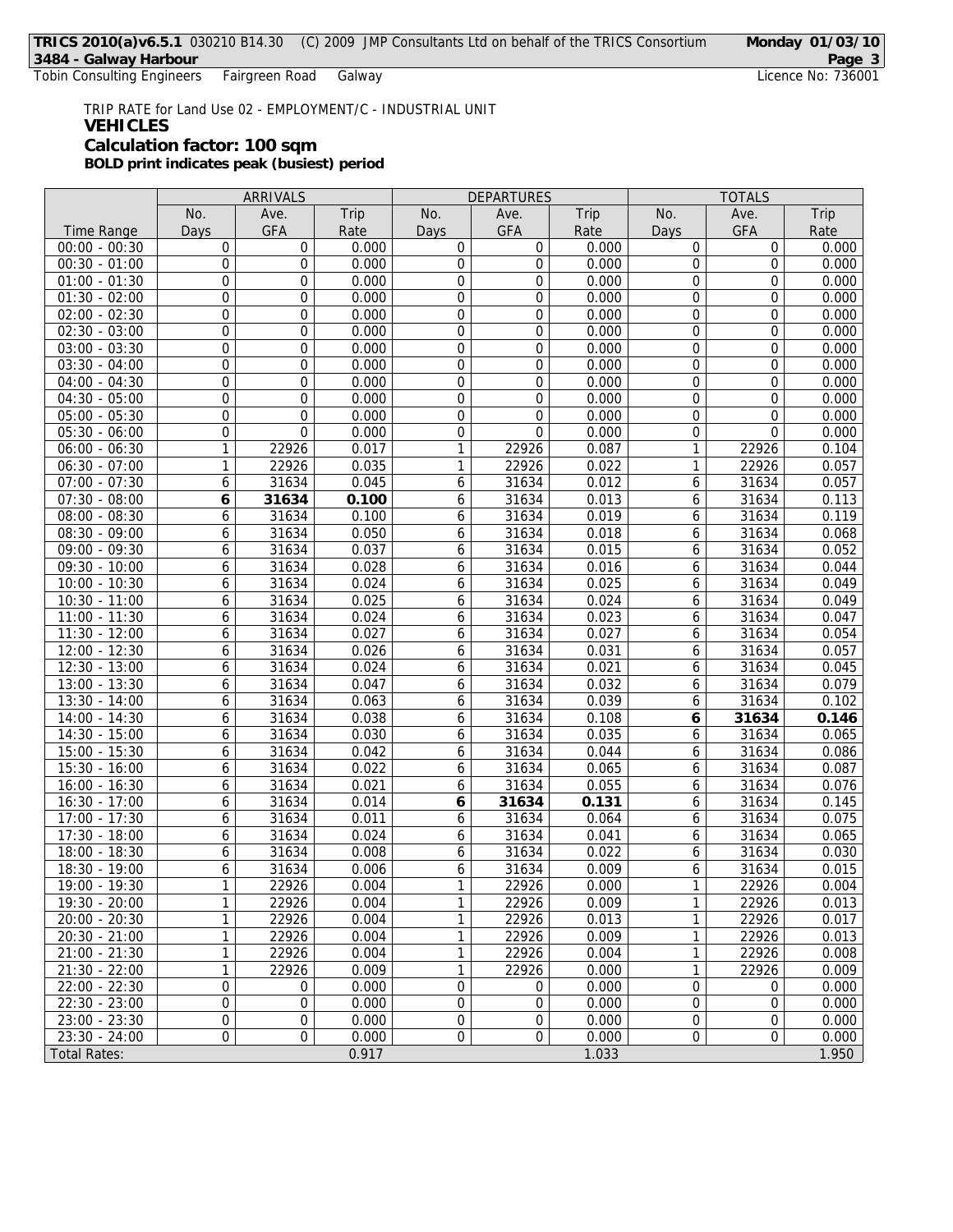| TRICS 2010(a) v6.5.1 030210 B14.30<br>3484 - Galway Harbour   | (C) 2009 JMP Consultants Ltd on behalf of the TRICS Consortium | Monday 01/03/10<br>Page 4 |
|---------------------------------------------------------------|----------------------------------------------------------------|---------------------------|
| <b>Tobin Consulting Engineers</b><br>Fairgreen Road<br>Galway |                                                                | Licence No: 736001        |
|                                                               |                                                                |                           |
|                                                               |                                                                |                           |
|                                                               |                                                                |                           |
| Parameter summary                                             |                                                                |                           |
|                                                               |                                                                |                           |
| Trip rate parameter range selected:                           | 22926 - 43325 (units: sqm)                                     |                           |
| Survey date date range:                                       | 01/01/99 - 22/06/06                                            |                           |
|                                                               |                                                                |                           |
| Number of weekdays (Monday-Friday):                           | 6                                                              |                           |
| Number of Saturdays:                                          |                                                                |                           |

Number of Sundays: 0 Surveys manually removed from selection: 0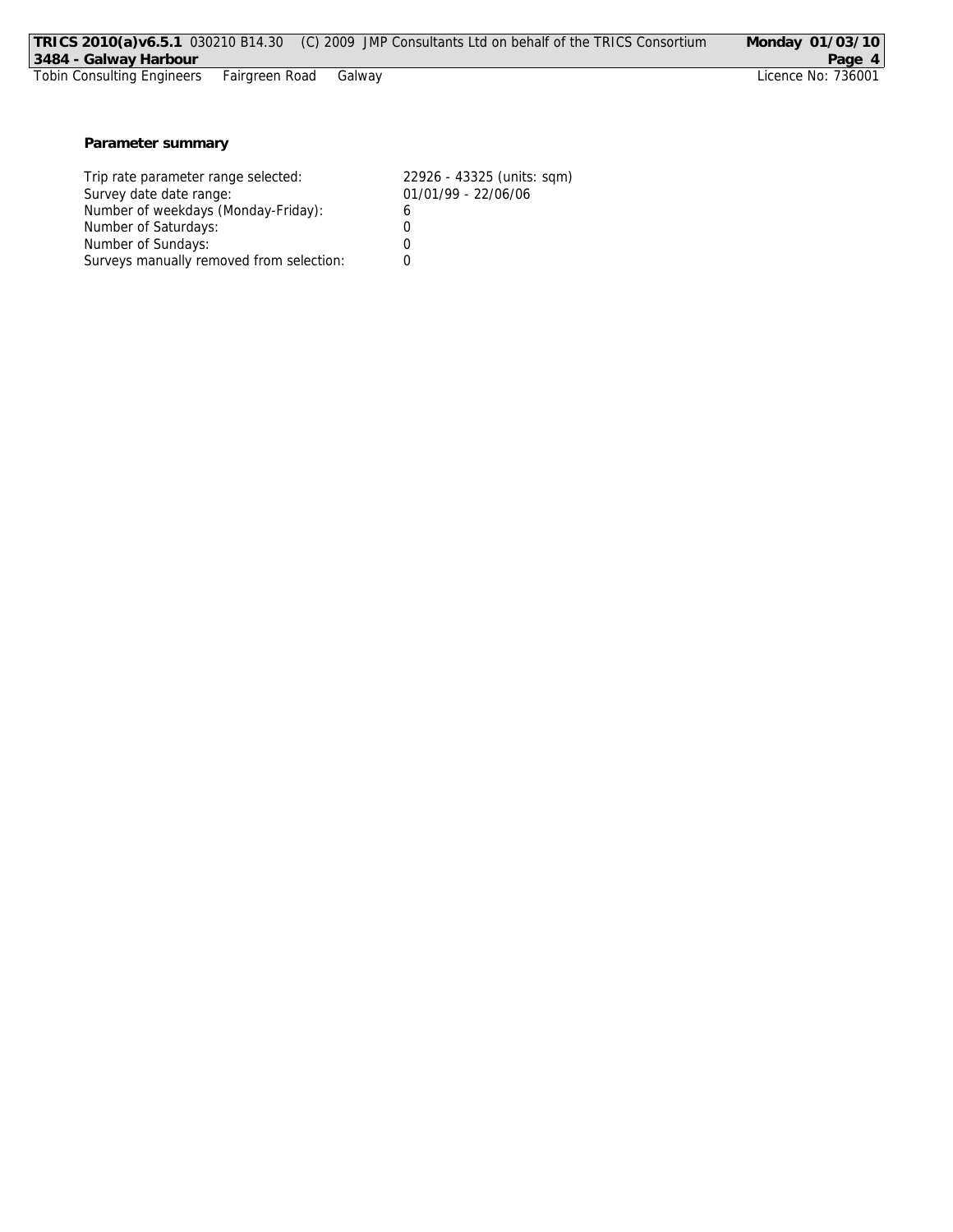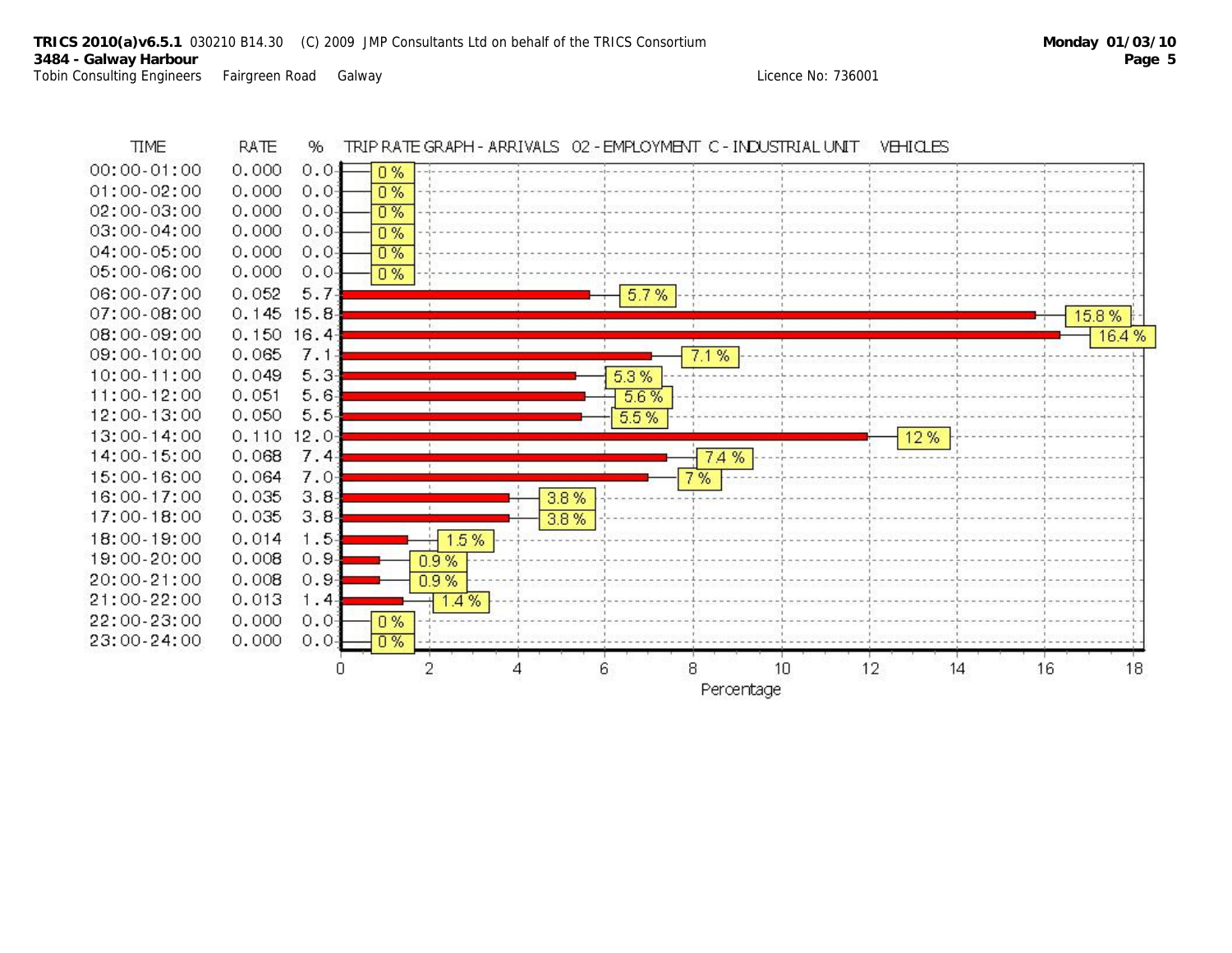